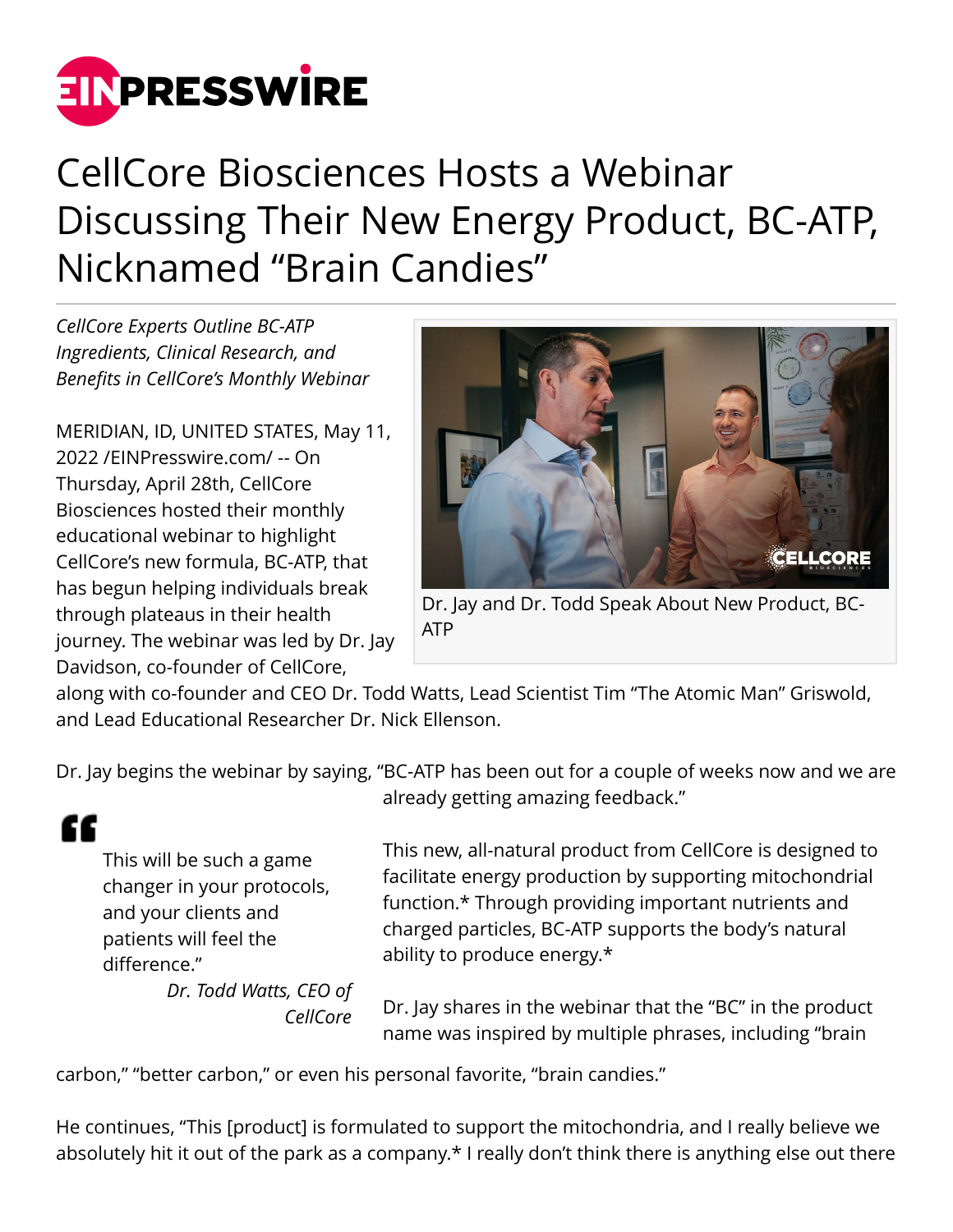like this."

In the webinar, Dr. Jay reviews possible benefits, including enhancing brain function and cognition, promoting the body's ability to detox, and even improving the effectiveness of other supplements it's paired alongside.\*

Dr. Jay also walks listeners through the ingredients in BC-ATP and why each part is important. He dives deep into discussing fulvic acid, which is a key ingredient in CellCore's cornerstone "Carbon Technology" and what makes their products unique.

He explains, "Fulvic and humic acids are powerhouses for boosting immunity, aiding digestion, aiding detoxification, and sustaining overall health."\*

Tim "The Atomic Man" Griswold, Lead Scientist at CellCore, continues the webinar by sharing some lab results and clinical studies from BC-ATP. Among the many conclusions found, Griswold explains how BC-ATP can assist in facilitating detoxification through its effect on the electrical resistance of individuals.\* He also dissects how it impacts brain waves.\* He says that generally the results show that the product promotes system balance.\*

The webinar also welcomes a guest customer, who speaks about her son's experience with BC-ATP. She shares this message from her son's therapist: "This stuff is amazing. It made a huge difference."

Dr. Todd, to conclude the webinar, says, "The electrical charges in this, in the fulvic acid and the polysaccharides that are in here, are just phenomenal for the brain.\* This will be such a game changer in your protocols, and your clients and patients will feel the difference."

For CellCore practitioners who missed the webinar, it is now available in the CellCore Learning Center [\(https://dashboard.cellcore.com/learning/webinars](https://dashboard.cellcore.com/learning/webinars)), along with a multitude of additional educational resources.

About CellCore Biosciences: CellCore Biosciences is an innovative, wholesale nutraceutical brand for thousands of practitioners worldwide. With cutting-edge technology and education, CellCore is redefining the way we view root cause solutions and foundational health. To learn more, please visit CellCore.com.

If you would like more information about this topic, please contact Jessica Tidwell, CellCore Public Relations Manager for CellCore Biosciences, at jessica.tidwell@cellcore.com.

\*These statements have not been evaluated by the Food and Drug Administration. This product is not intended to diagnose, treat, cure, or prevent any disease.

Jessica Tidwell